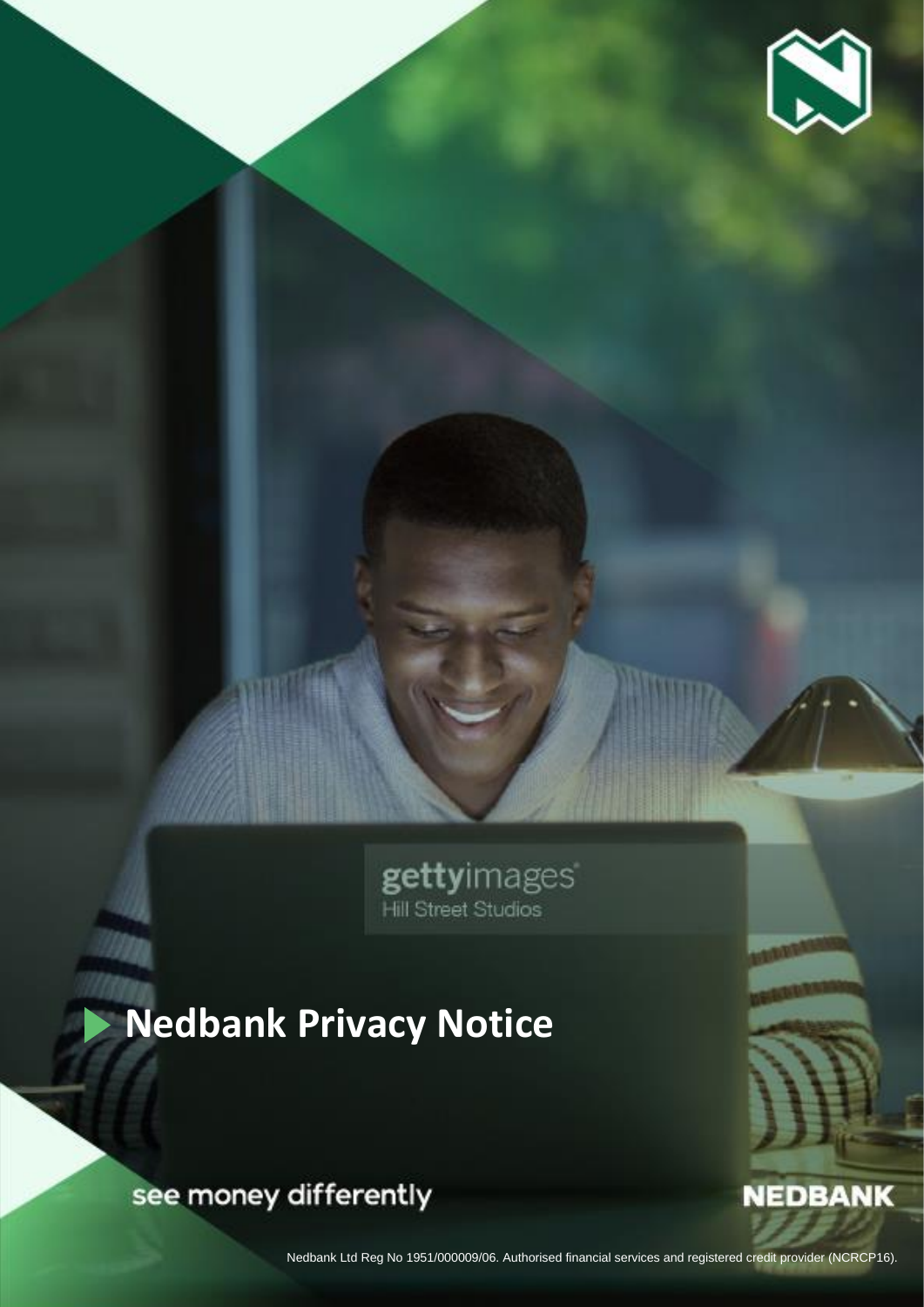# **Nedbank Privacy Notice**

# **Contents**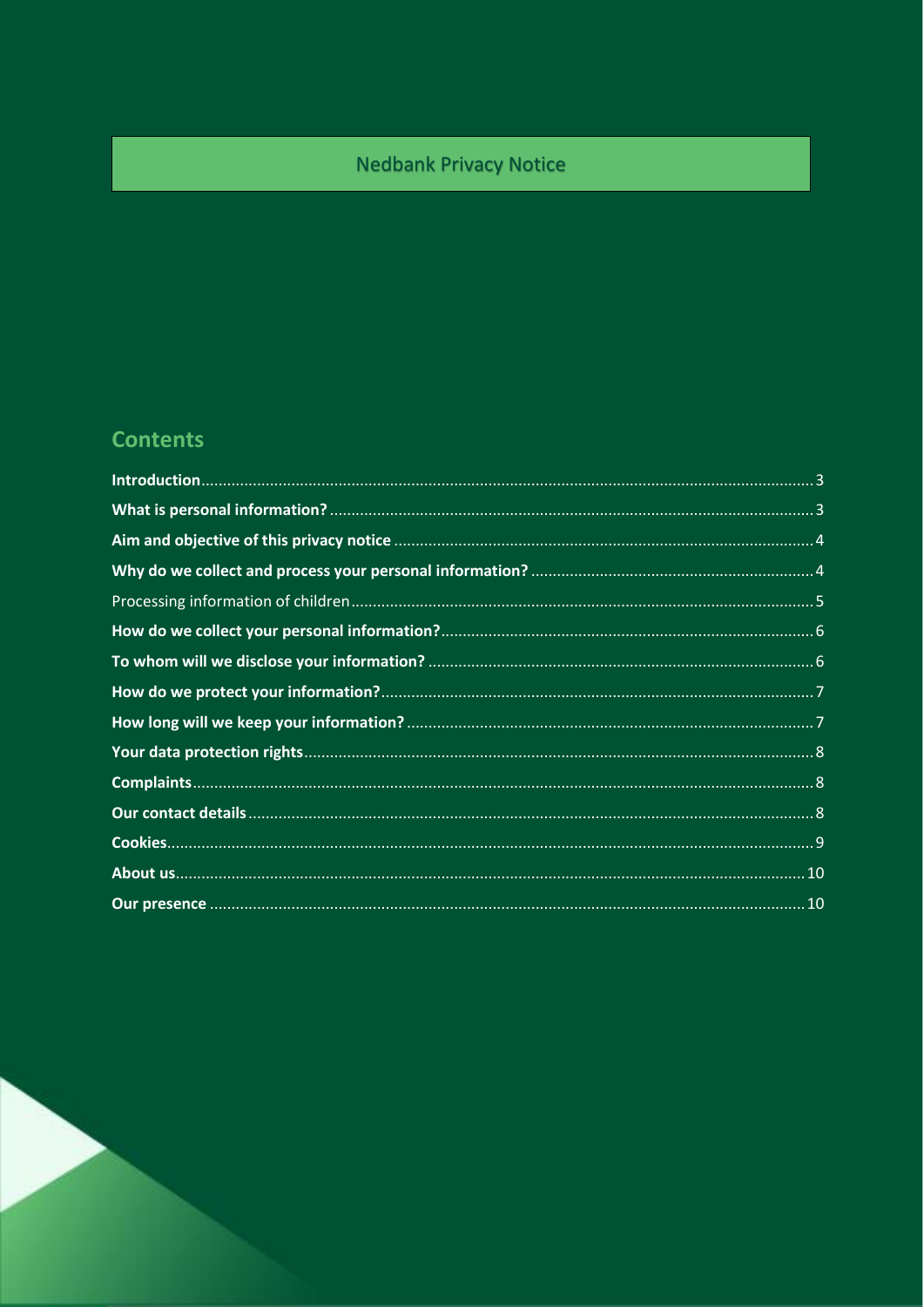## <span id="page-2-0"></span>**Introduction**

Nedbank treats its clients' confidential information with the utmost discretion. This is in line with the South African Constitution, which protects the right to privacy. The Protection of Personal Information Act (Popia), 4 of 2013, which operationalises the constitutional right to privacy, further strengthens our resolve to protect our clients' information. Popia promotes the fair and transparent use of personal information and requires us to safeguard it appropriately. Personal information as defined by Popia is any information that can be used to identify you as an individual, and, where applicable, legal entities. Examples of personal information is your identity number, account number, telephone number, email address, physical address, or other unique identifier.

As part of our commitment to safeguard our clients' personal information and continue to comply with the law, our processing activities involving personal information are aligned to the provisions of Popia.

## <span id="page-2-1"></span>**What is personal information?**

Personal information is data that can be used to identify you. This includes information you share with us, information that we gather during our relationship with you as our client, as well as information about your marketing preferences. This information includes:

- your gender as may be required for statistical purposes or by law;
- your marital status, nationality or social origin;
- your age, physical or mental health and well-being, disability, religion, conscience, belief, culture, and language;
- your education or any medical conditions;
- your financial information (like your income and expenses, loan repayments, investments, assets or your financial needs);
- any identifying number, symbol (like account, identity or passport numbers);
- your email address, physical address or telephone number (as this may be needed for us to communicate with you);
- your location and online identifiers [this can be Internet Protocol (IP) addresses or geolocations]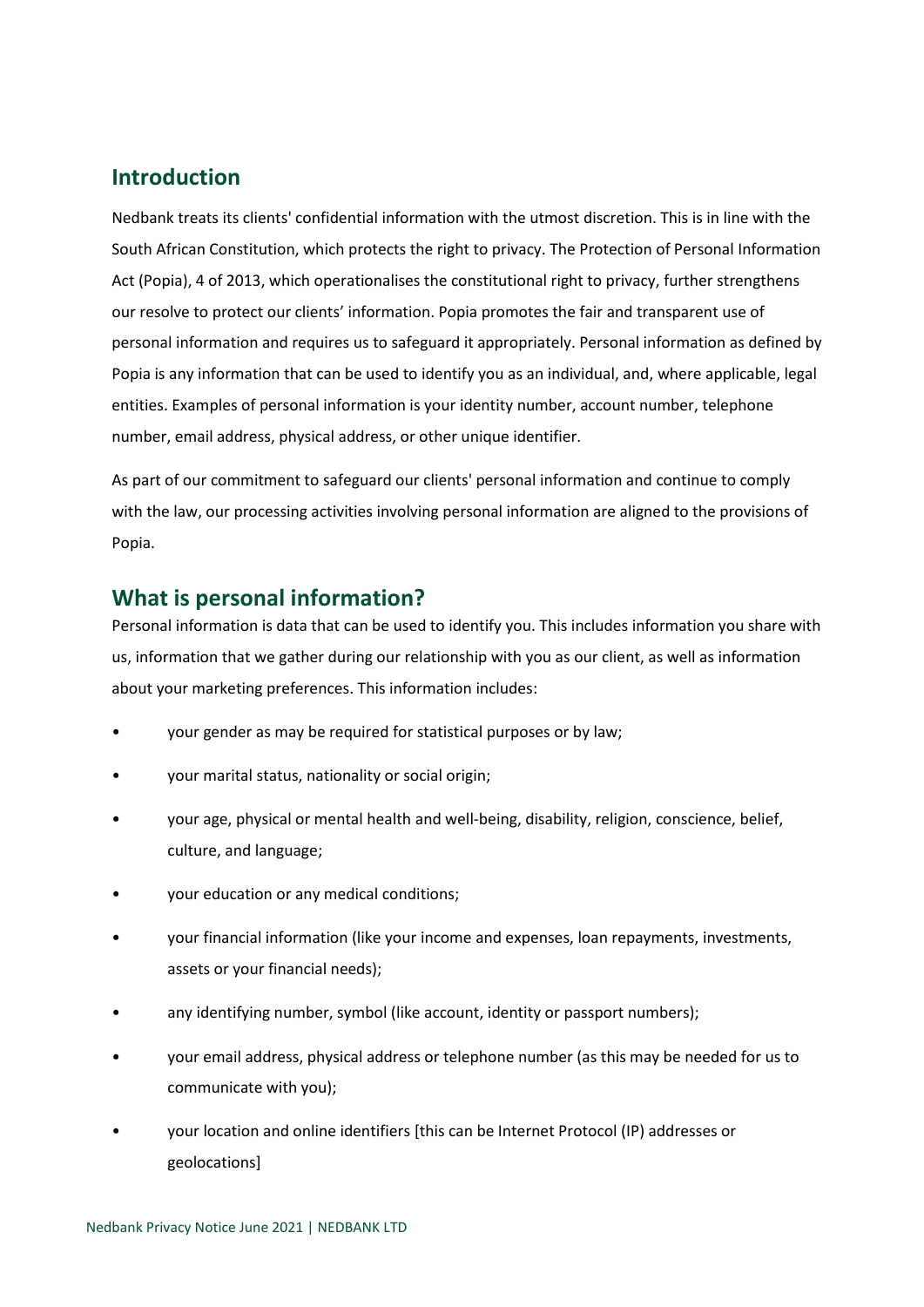- your employment history (this is specifically relevant when you apply for credit);
- biometric information (eg fingerprints, and facial or voice recognition); and
- your personal opinions or views.

There may be circumstances in which we will collect your special personal information. Such information may include:

- your race or ethnicity (as required by law and for statistical purposes);
- your physical health (eg when you apply for life insurance); and
- criminal behaviour where it relates to the alleged commission of any offence; or any proceedings regarding any offence allegedly committed by you, or the disposal of such proceedings.

The collection and processing of your special personal information will only happen with your consent and this is necessary to establish, exercise or defend a right or obligation in law. We may also need to collect and process your special personal information where it is necessary to comply with a law, or for historical, statistical or research purposes.

## <span id="page-3-0"></span>**Aim and objective of this privacy notice**

It is to give you and our stakeholders guidance and information on how we collect, use and protect personal information. The privacy notice will tell you:

- 1 why we collect your personal information and how we may process it;
- 2 how we share your information with third parties;
- 3 how we protect your information;
- 4 how long we hold onto your information; and
- 5 of your rights.

### <span id="page-3-1"></span>**Why do we collect and process your personal information?**

For us to offer you financial products and services, we need to collect, use, share and store personal and financial information about you so that we can:

- enter into banker-client relationships with you;
- contractually engage you for loans and credit;
- gain an understanding of your financial needs to offer you the best services and products;
- develop suitable products and services to meet your needs;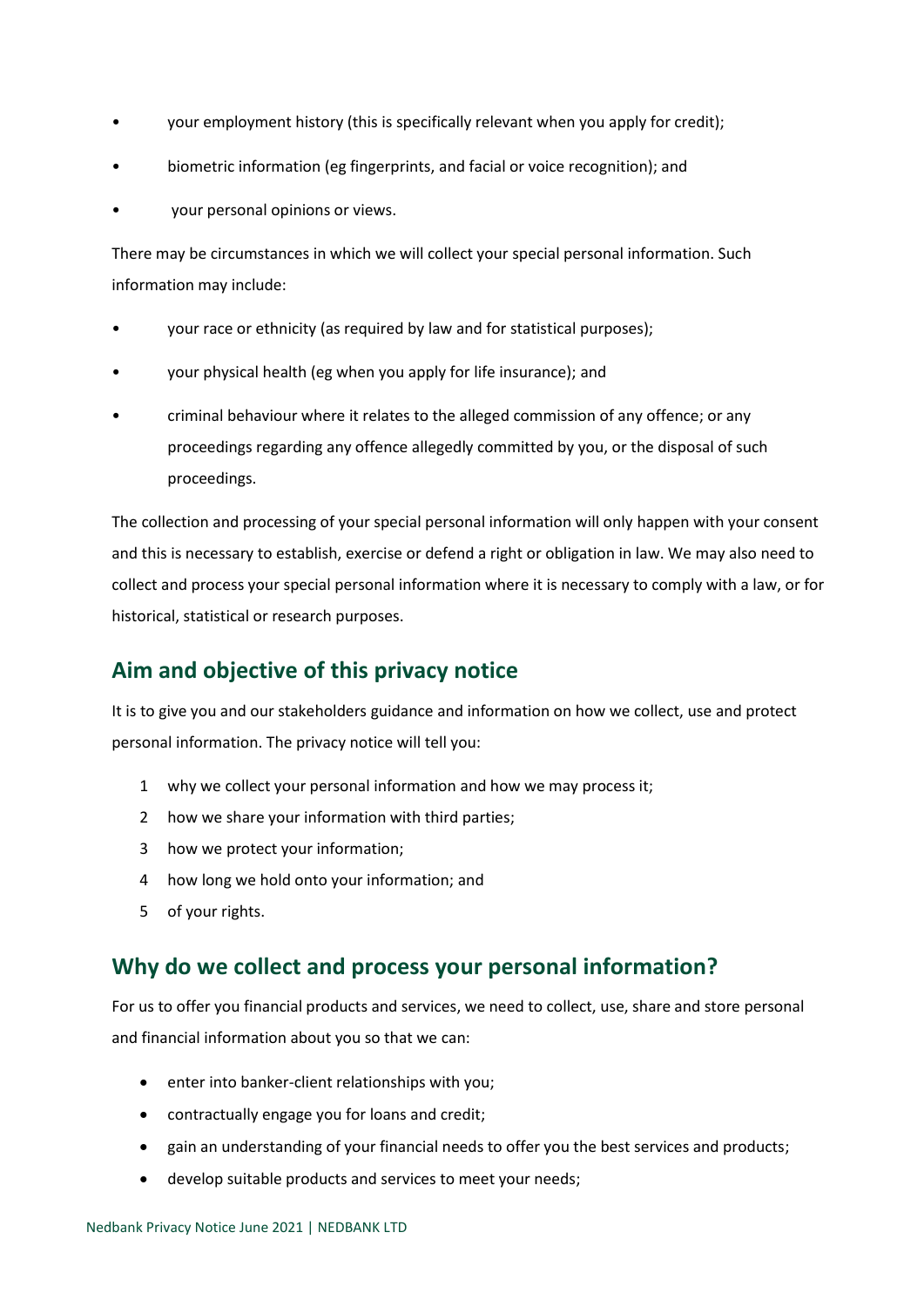- market relevant products and services to you;
- conduct market research and client satisfaction surveys;
- search, update or place your records at credit reference bureaus and government agencies;
- verify your identity and to assess your ability to get credit or to give collateral of any kind, including guarantees or suretyships;
- offer any other related banking and insurance services;
- record and monitor any communications between you and us and use these recordings to verify your instructions to us to analyse, assess and improve our services to clients, and for training and quality purposes; and
- communicate with you by post, phone, SMS, email and other electronic media, including our ATMs, mobile applications or online banking services, about products that may be of interest to you.

It is your right to refuse to provide personal information, but this refusal may limit our ability to provide the required financial services to you. We will only collect information from you that is necessary and relevant to the service or product we have to provide.

No information will be collected without your permission or if not prescribed by law. We will not use information for marketing purposes via unsolicited electronic media that you have not agreed to.

If we use third-party data providers, we will ensure that they have the consent to share the information with us.

The lawful bases we rely on for processing this information are:

- we have your consent to do so;
- we have an obligation to carry out actions for the cancellation or performance of a contract with you;
- we are required by law to process your personal information;
- the processing protects your legitimate interest; and
- we have a legitimate interest to pursue.

#### <span id="page-4-0"></span>Processing information of children

We will only collect and process the personal information of a child with the consent of a competent person. We may also need to process the information of a child where it is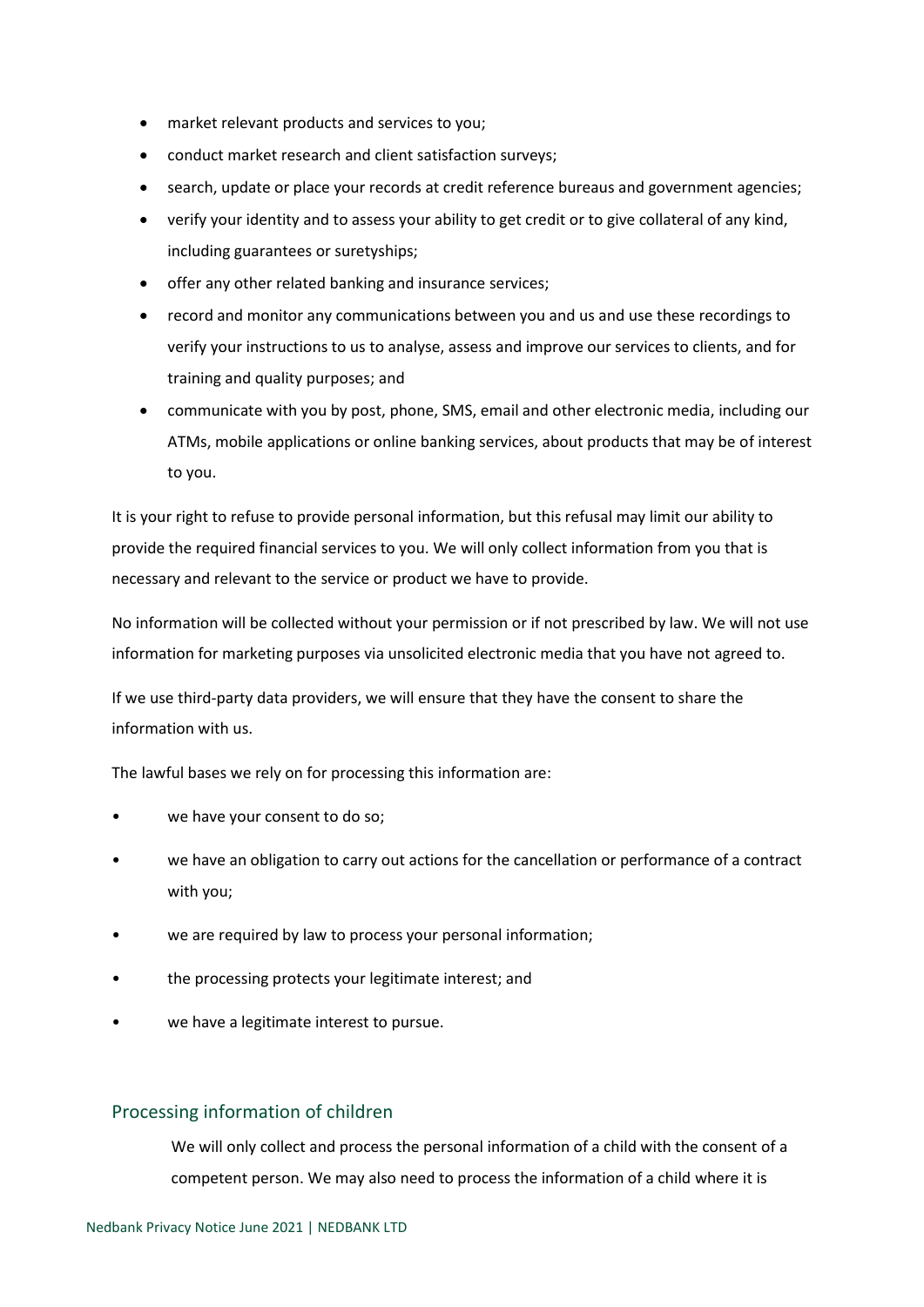necessary to exercise or defend a right or obligation in law, or where the personal information has been made public by the child with the consent of a competent person.

We may also process the information of a child of 16 years or older if they want to be a depositor with us as authorised by the Banks Act, 94 of 1990.

## <span id="page-5-0"></span>**How do we collect your personal information?**

We collect your personal information in the following ways:

- Directly from you when you complete a product application form on paper.
- Indirectly from you when you interact with us electronically. When you are browsing our website (including our mobile application), we may collect information from you, like your IP address and server logs.
- Directly from other sources, such as public databases, data aggregators and third parties, as well as other financial institutions, credit bureaus, fraud prevention agencies; or indirectly through your interactions with third parties.

Third parties from which we may collect your personal information may include:

- law firms;
- other financial institutions and service providers;
- data brokers;
- business partners;
- insurance companies;
- credit bureaus;
- payment associations;
- social media;
- the South African Police Service:
- regulators;
- public or government entities; and
- tracing agents.

## <span id="page-5-1"></span>**To whom will we disclose your information?**

Protecting our interests may sometimes require the disclosure of specific client information to third parties, for example, if payment failed due to insufficient money in an account. Where required to protect the public interest, information regarding a client's debt may be disclosed to credit bureaus or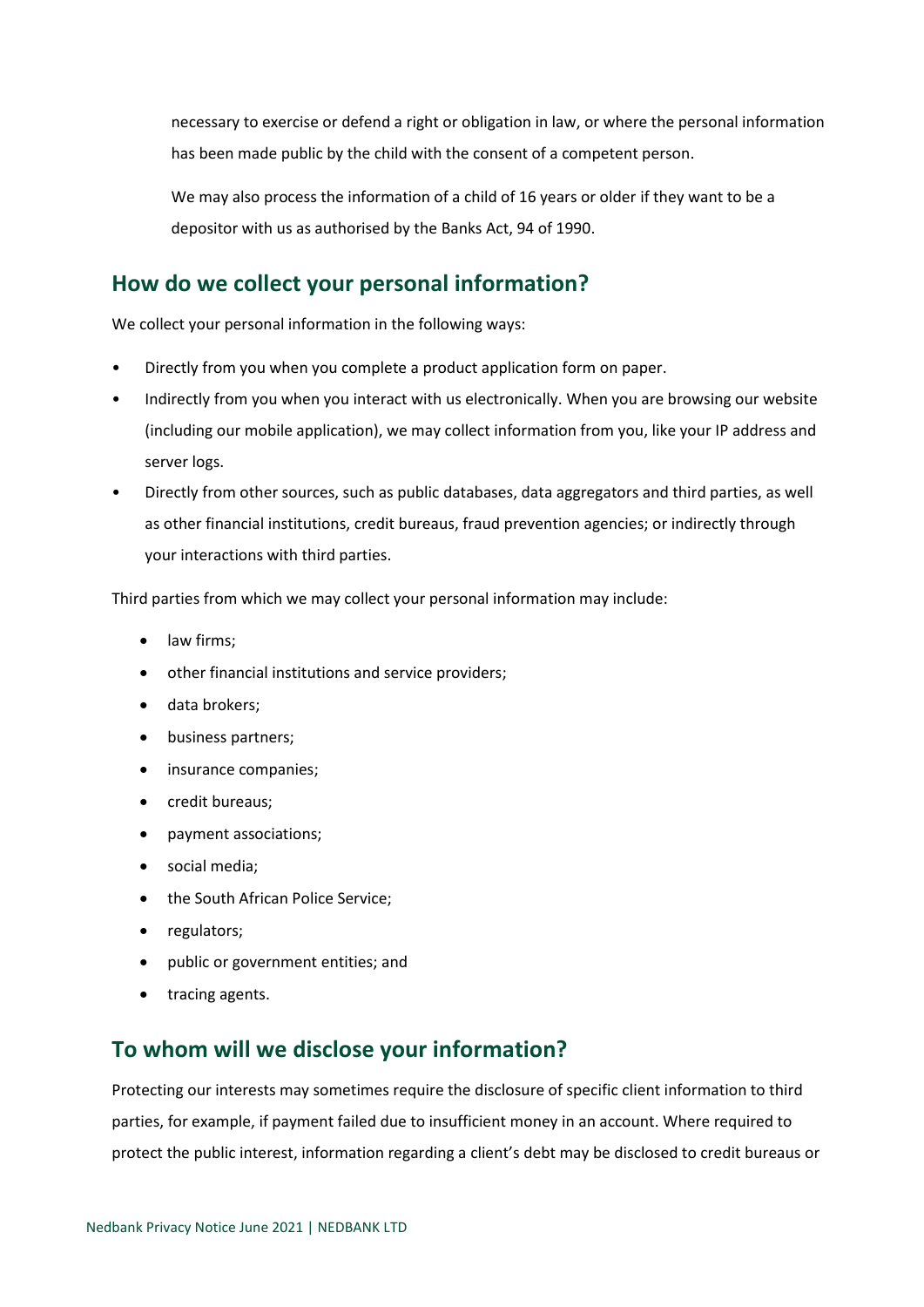debt collection agencies. Entities and third parties with whom we may share your information may include:

- banks and financial institutions;
- regulatory authorities;
- the regulator, industry bodies and the Ombudsman;
- law firms and auditors;
- insurers;
- the South African Police Service; and
- other third parties as may be required either contractually, by law, or legitimate interest.

When sharing your information with recipients in other jurisdictions, we will ensure that they adhere to similar privacy protection requirements as we do – either by law or by legal agreement.

We will not sell your information to third parties and will only market to you in line with our legal obligations and your marketing preference, using the communication method you chose.

#### <span id="page-6-0"></span>**How do we protect your information?**

We are committed to ensuring that your information is secure. To prevent unauthorised access or disclosure, we have put suitable physical, electronic and managerial procedures in place to safeguard and secure the information we collect.

All online transacting sessions are encrypted, and personal information is stored according to internationally accepted banking information security practices.

## <span id="page-6-1"></span>**How long will we keep your information?**

We will keep your information only for as long as we need it, given the purpose for which it was collected, or as required by law (including tax legislation) and any other statutory obligations (including anti-money-laundering and counter-terrorism requirements). We may keep your personal information for longer than required if you have agreed to this.

If we need to keep your personal information for longer than required, and more specifically for historical, statistical or research purposes, we will do so with the appropriate safeguards in place to prevent the records from being used for any other purpose.

Your information may be kept for varying periods from the end of our relationship, depending on regulatory requirements. We will take all reasonable steps to destroy or de-identify the personal information that we hold when it is no longer required.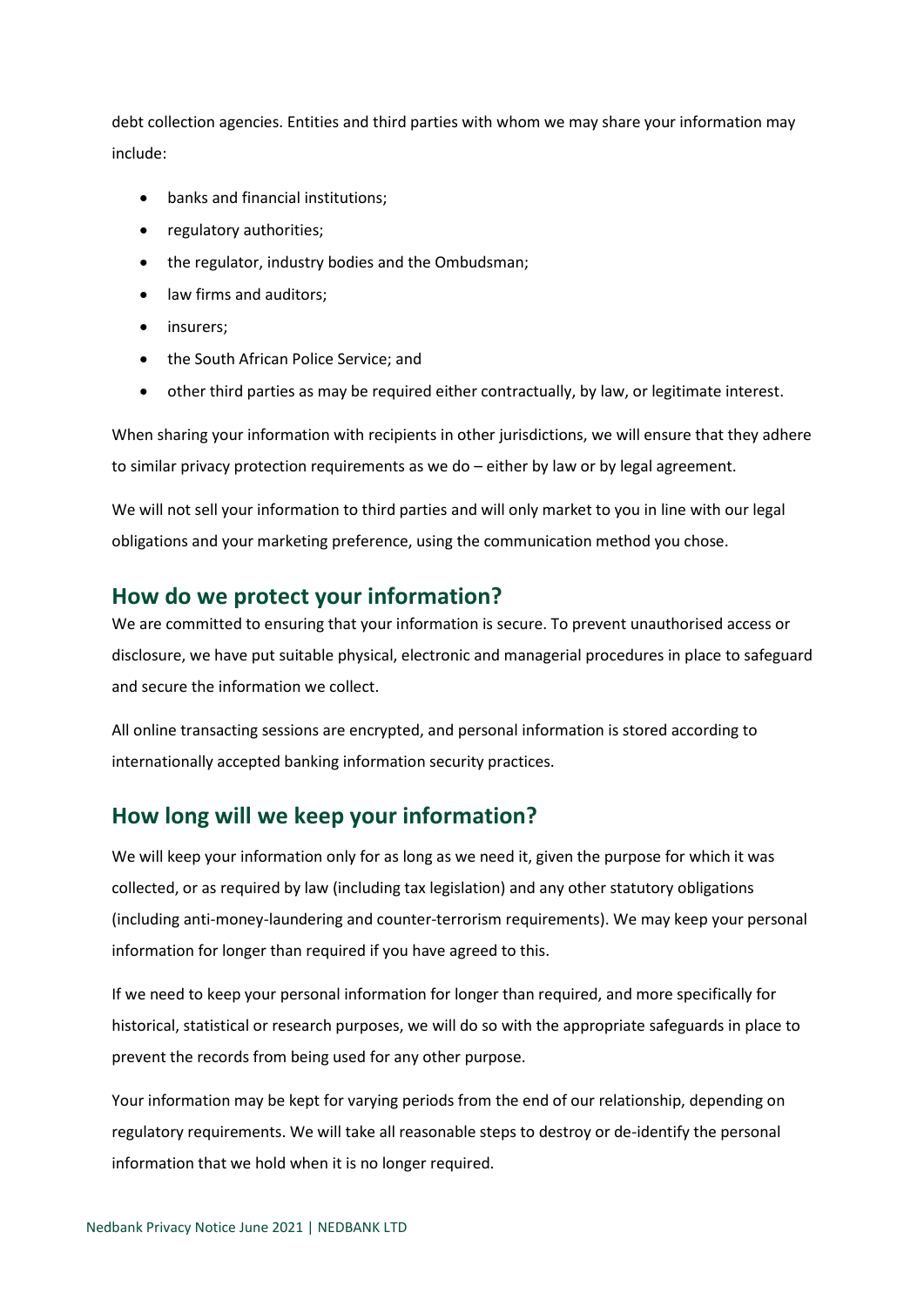## <span id="page-7-0"></span>**Your data protection rights**

You have the right to ask us to confirm whether we hold any information about you. You may also request a record from us about the personal information we hold about you, as well as information about all third parties with whom we have shared your personal information. Once we have given the information to you, you may ask that we :

- correct or delete the personal information in our possession or under our control if it is inaccurate, irrelevant, excessive, out of date, incomplete, misleading or has been obtained unlawfully;
- destroy or delete a record of your personal information that we are no longer authorised to keep in terms of the Act or other regulatory requirements; or
- stop or start sending you marketing messages by informing us in writing or through our branch network, call centres or website.

If you want to verify the information we have about you or want us to update or change it, you may:

- refer to our Access to Information Manual at (https://nedbank.co.za/content/dam/nedbank/siteassets/AboutUs/Legal/PAIA/PAIA%20Manual.pdf);
- call the Nedbank Contact Centre on 0860 555 111; or
- go to a Nedbank branch.

## <span id="page-7-1"></span>**Complaints**

You may submit complaints about the processing of your personal information by phoning the Nedbank Contact Centre on 0860 555 111 or sending an email to [privacy@nedbank.co.za.](mailto:privacy@nedbank.co.za)

Or you can contact the Information Regulator a[t inforeg@justice.gov.za](mailto:inforeg@justice.gov.za) or complaints.IR@justice.gov.za.

## <span id="page-7-2"></span>**Our contact details**

The contact details of the information and deputy information officers are:

**Information Officer:**

Anna Isaac

#### **Deputy Information Officer:**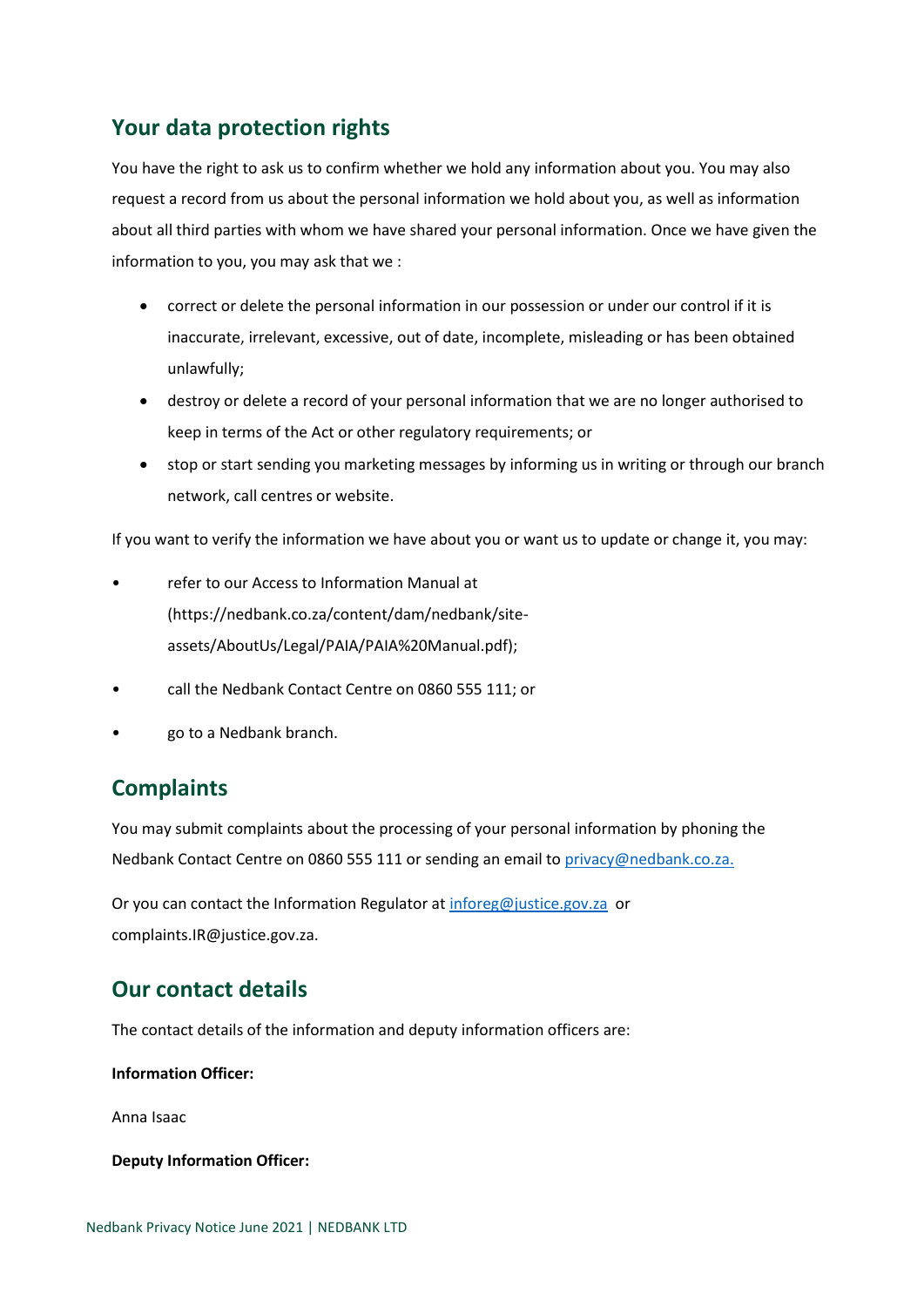Neelesh Mooljee **Physical address:**  135 Rivonia Road Sandown Sandton Johannesburg **Postal address:**  PO Box 653640 Benmore Gardens 2196 **Tel: +27 (0)11 294 7130 Email:** [privacy@nedbank.co.za](mailto:privacy@nedbank.co.za)

**Website:** nedbank.co.za

## <span id="page-8-0"></span>**Cookies**

We make use of cookies to personalise your repeat visits to our website by determining how you use the site. Cookies are very small text files that may be stored on your computer or mobile device when you visit a website, enable images or click on a link in an email.

We use cookies to identify which pages are being used. This helps us analyse data about web page traffic and improve our website to meet your needs. We only use this information for statistical analysis purposes and then the data is removed from the system.

Overall, they help us give you a better website by enabling us to monitor which pages you find useful and which not. A cookie in no way gives us access to your computer or any information about you, other than the data you choose to share with us.

You can choose to accept or decline cookies. Most web browsers automatically accept them, but you can usually modify your browser setting to decline cookies if you prefer. This may prevent you from taking full advantage of the website.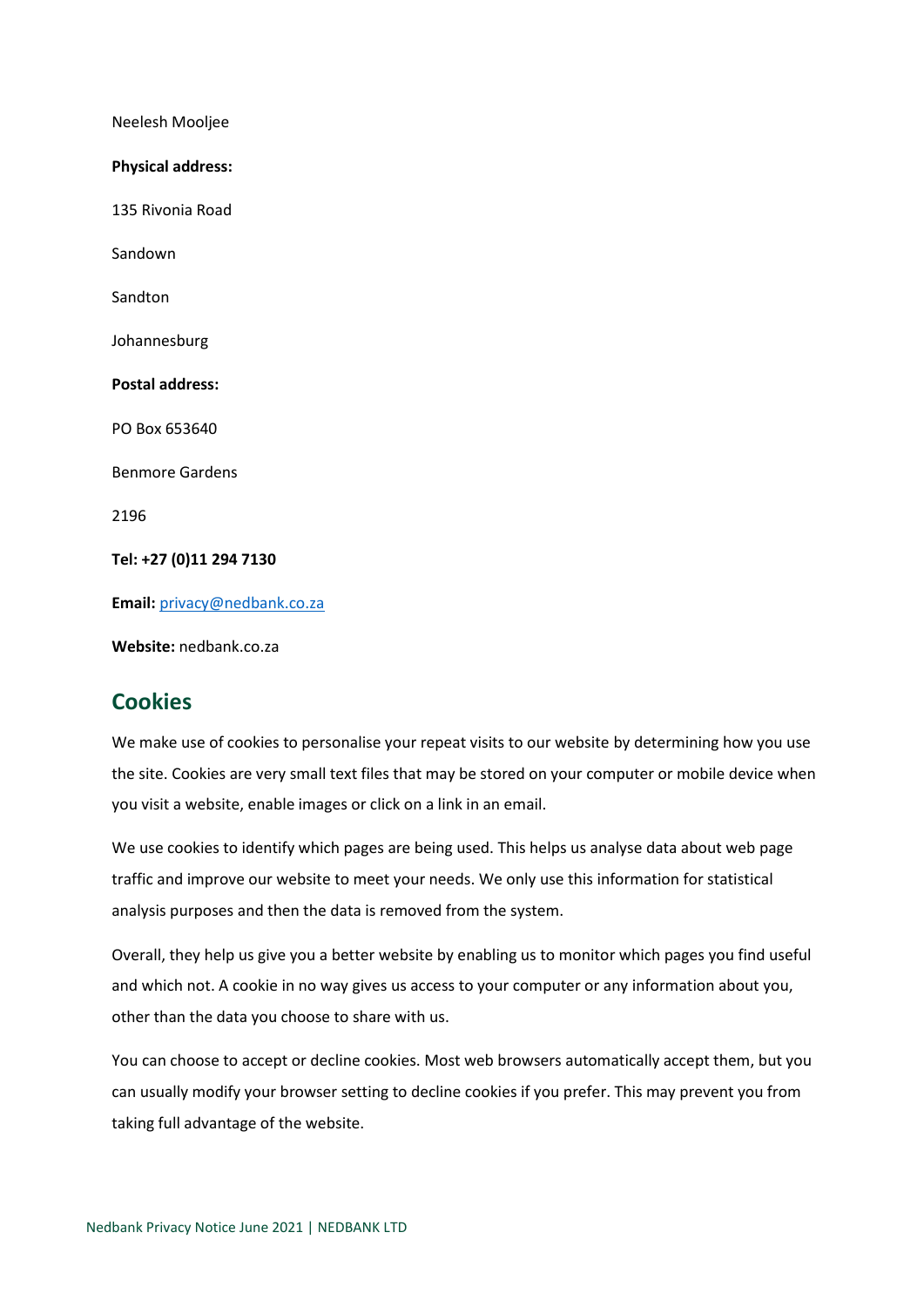## <span id="page-9-0"></span>**About us**

Nedbank Group is incorporated in the Republic of South Africa and our registration number is 1966/010630/06. Our ordinary shares have been listed on JSE Limited (the JSE) since 1969 under the share code: NED and on the Namibian Stock Exchange since 2007 under the share code: NBK. Our ISIN is ZAE000004875.

We offer a wide range of wholesale and retail banking services, as well as a growing insurance, asset management and wealth management offering.

These services are offered via frontline clusters:

- Nedbank Corporate and Investment Banking
- Nedbank Retail and Business Banking
- Nedbank Wealth
- Nedbank Africa Regions

The Group's business partners include the following:

- Old Mutual Limited
- Ecobank
- Ecobank Nedbank Alliance
- Bank of China

#### <span id="page-9-1"></span>**Our presence**

- Nedbank Group's primary market is South Africa, but we are continuing to expand into the rest of Africa.
- We have a presence in five countries in the Southern African Development Community (SADC) and East Africa region where we own subsidiaries and banks in Namibia, eSwatini, Mozambique, Lesotho, Zimbabwe, as well as representative offices in Angola and Kenya.
- In West and Central Africa, we follow a partnership approach and concluded the acquisition of an approximate 21% shareholding in Ecobank Transnational Incorporated (ETI) in 2014, enabling a unique one-bank experience to our clients across the largest banking network in Africa, comprising more than 2 000 branches in 39 countries.

Outside of Africa we have a presence in key global financial centres to provide international financial services for Africa-based multinational and high-net-worth clients. These include:

**Guernsey**